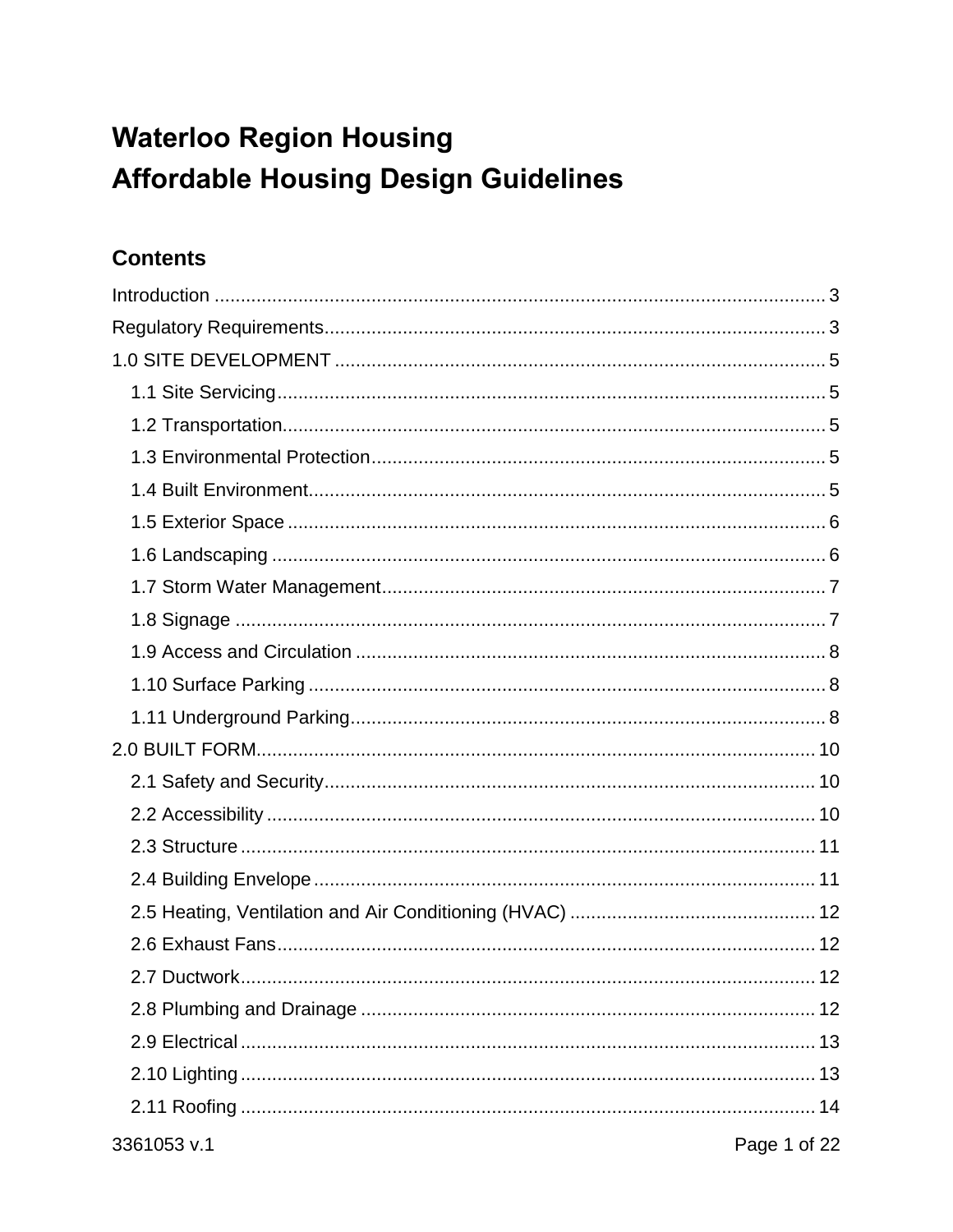| 20 |
|----|
|    |
|    |
|    |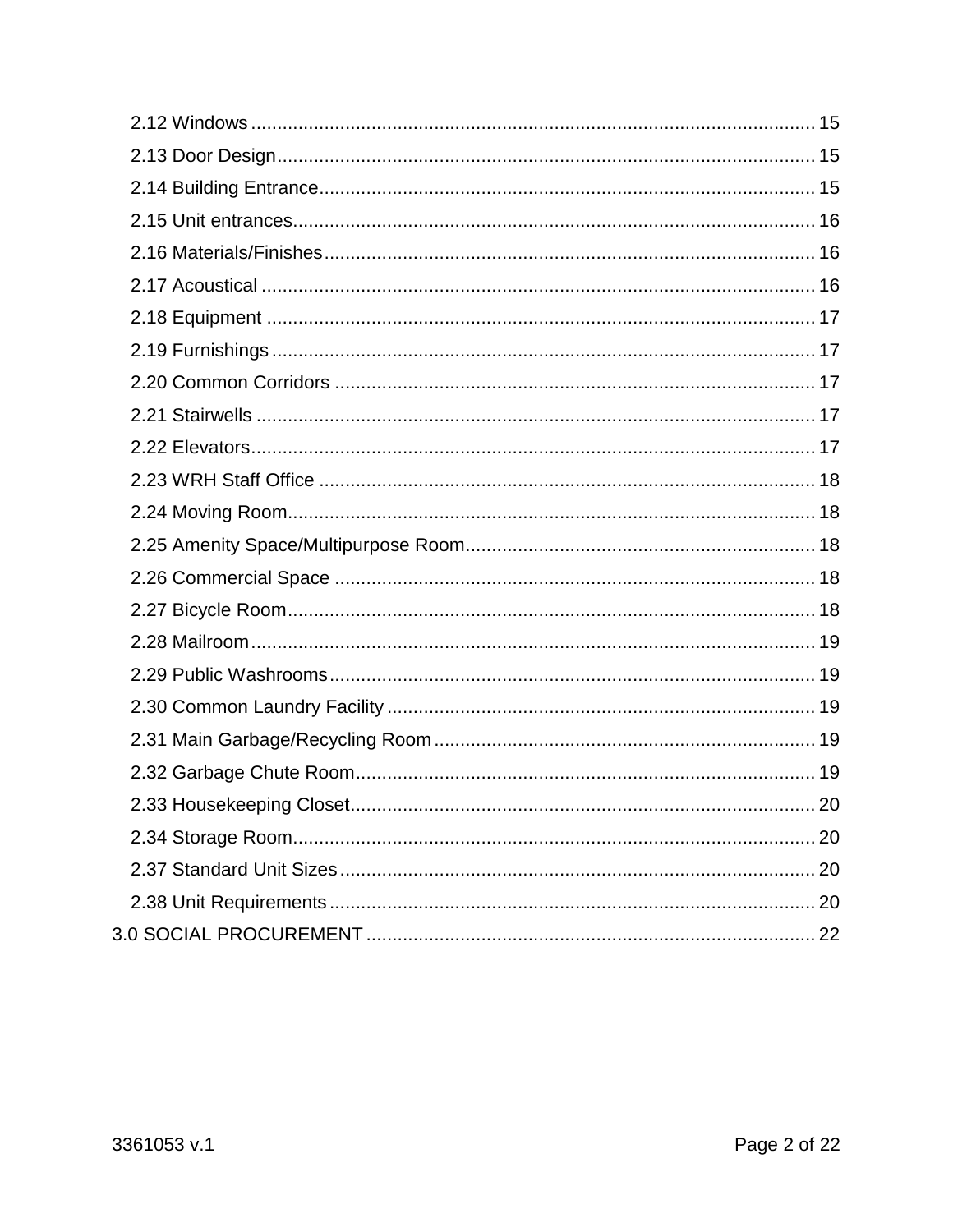# <span id="page-2-0"></span>**Introduction**

Waterloo Region Housing (hereafter WRH) provides a vision and strategy to revitalize housing communities through future redevelopment and growth. The WRH Master Plan (MP) was developed in 2019 to ensure the continued support and improvement of services for all tenants. The MP recognized that WRH could create a minimum of an additional 600 units within its existing communities which would then meet the overall service goal of generating more affordable housing within Waterloo region.

These Affordable Housing Design Guidelines (AHDG) include both requirements and recommendations to guide staff, consultants, and contractors throughout the design and construction process of affordable housing for WRH. The AHDG define the nature, functions, and elements that combine to form the built environment of WRH affordable housing communities. The AHDG are intended to promote the production of attractive, efficient, and functional housing.

The AHDG have been established as minimum acceptable standards relating to materials, products, workmanship and services. Staff, consultants, and contractors are encouraged to go beyond these requirements and recommendations in order to foster innovation, efficiency, and functional affordable housing developments that are to be compatible to the surrounding neighborhood and that provide support services to allow families and individuals to live independently.

This document is to be read in conjunction with the Region of Waterloo Accessibility Design Standards (2017); the most current Crime Prevention through Environmental Design documents; the Region of Waterloo Water Efficiency Master Plan (2015-2025); the Province of Ontario Storm Water Management Practices and Planning and Design Manual (2003); concepts and guides provided by VisitAble Housing Canada<sup>1</sup>; all municipal, provincial and national codes; all requirements of authorities having jurisdiction; and any other document or report referenced herein.

# <span id="page-2-1"></span>**Regulatory Requirements**

All services, processes, products, and workmanship as required shall conform to the current applicable standards, codes, and regulations of authorities having jurisdiction. Consider all of the references and documents such as standards, codes, specifications, and applicable instructions referred to in the document to be the latest published and/or issued editions at the date of submission of the proposal, unless otherwise stated in the document or as required by the authorities having jurisdiction.

 $\overline{a}$ <sup>1</sup> [VisitAble Housing Canada website](http://visitablehousingcanada.com/)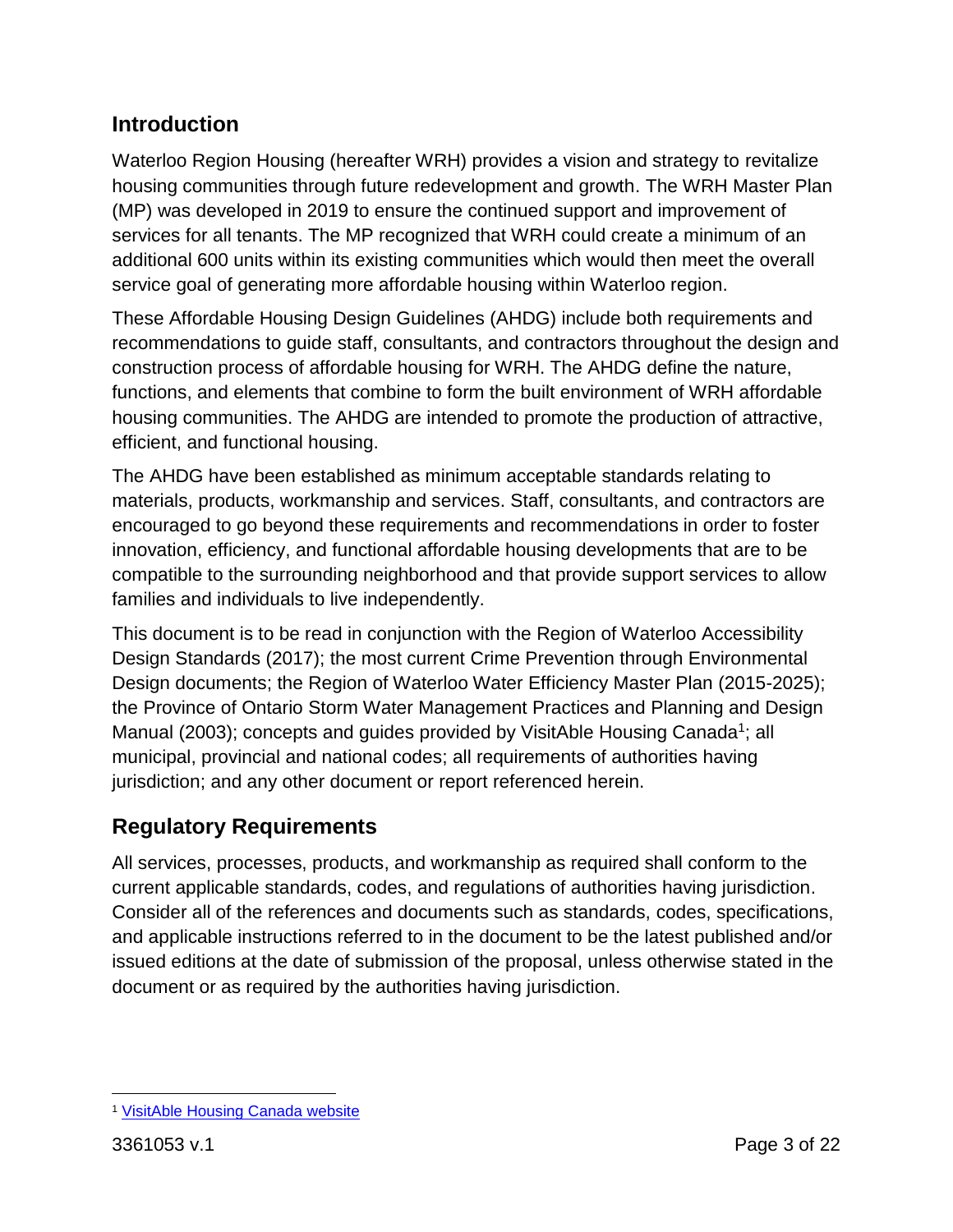The AHDG constitute minimum acceptable standard of services, materials, products, and workmanship. Ensure that materials, products, and workmanship meet or exceed requirements of the reference standards specified.

In the event of conflict between documents specified herein, the most stringent requirements shall apply. Where no standards are referred to, provide services, products, materials, and workmanship that meet or exceed the minimum requirements of the applicable standards in North America.

For reference purposes, applicable standards shall include, but not be limited to: Canadian Standards Association, Ontario Building Code, and Accessibility for Ontarians with Disabilities Act.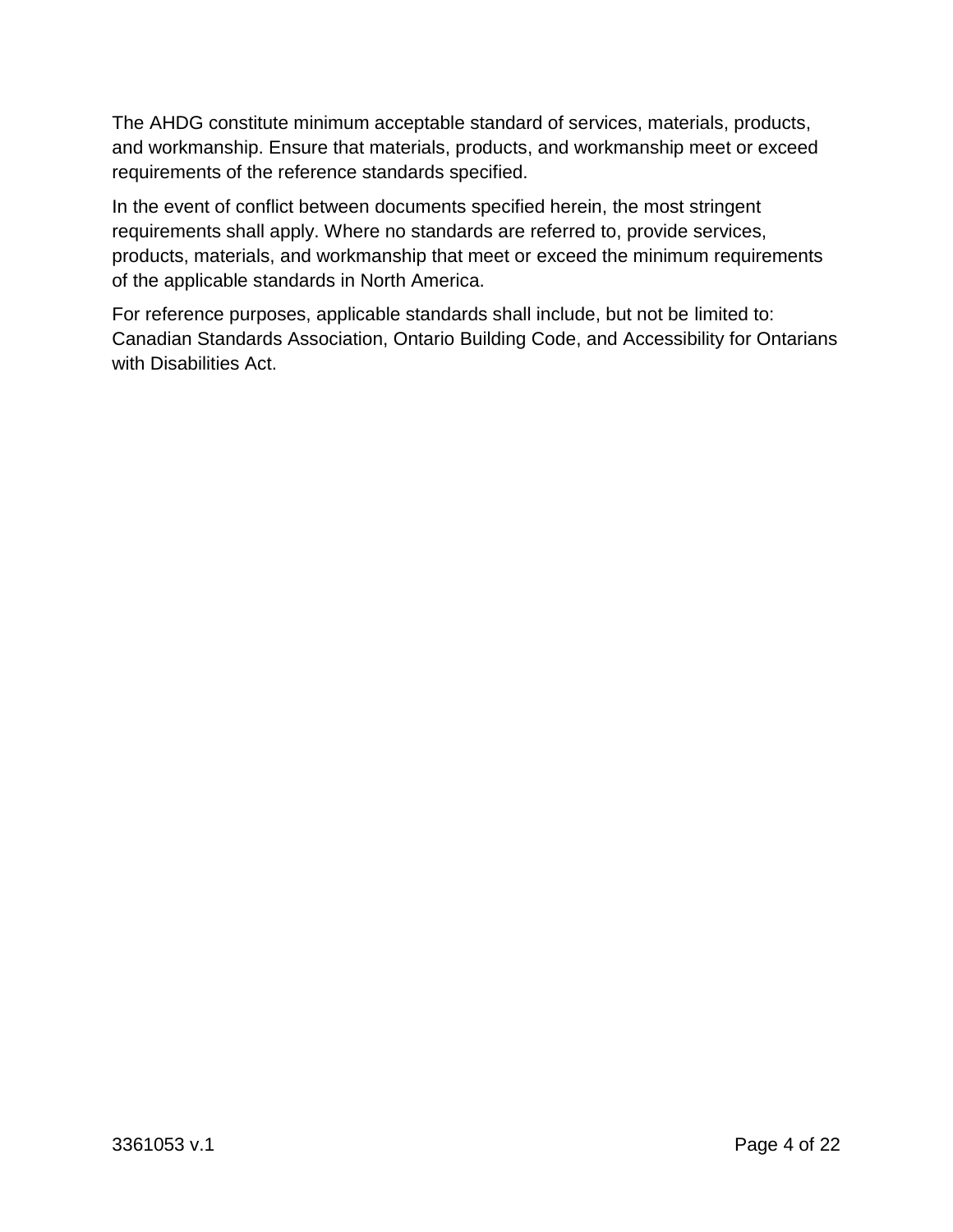# <span id="page-4-0"></span>**1.0 SITE DEVELOPMENT**

The purpose of this Section is to identify the desirable characteristics of the exterior built environment for WRH communities. Consider building locations on the site carefully in the context of any negative impact on the site's environmental and geographic characteristics. Select suitable building locations that minimize site disruption.

The nature of adjacent lands and developments should be taken into account in relation to the proposed new build. This requires a careful review of the buildings' fit into the proposed site while restricting the potential negative impact on the existing neighbouring properties, roadways and sidewalks, parks and open spaces and properties. The desired outcome is affordable housing that is truly integrated into the community.

# <span id="page-4-1"></span>**1.1 Site Servicing**

All designs should provide the required supplementary equipment and services, such as gas, water and hydrometers, cable, telephone and other service appurtenances (accessories necessary for the efficient operation of the services) that are to be coordinated and integrated into the project.

#### <span id="page-4-2"></span>**1.2 Transportation**

Where possible to consider, affordable housing buildings should be located on or near a Grand River Transit route and in close proximity to schools, recreational facilities, shopping and services and should support the planning and land-use policies of the Region of Waterloo and Area Municipalities.

# <span id="page-4-3"></span>**1.3 Environmental Protection**

Affordable housing building designs should demonstrate an intention to minimize environmental impact with the use of products with projected high-performance standards, long life-cycles, and high efficiencies; and where possible, recycle and/or salvage construction, demolition and land clearing waste. Buildings should be designed to conserve existing natural areas by restoring any damaged areas and incorporate new areas to provide habitat and promote biodiversity. Sites will be developed in accordance with the Grand River Source Protection Plan and a Risk Management Plan, if required.

# <span id="page-4-4"></span>**1.4 Built Environment**

Design of the building should take into consideration the potential negative impacts of adjacent properties including, but not limited to, overshadowing, overlooking, and windtunnel effects. Ensure that the building's height and mass is appropriate to the type and nature of adjoining development. The building should be oriented to take into consideration climatic factors where there are maximum benefits to be derived from natural lighting, energy efficiency (e.g. solar heat gain), and protection from weather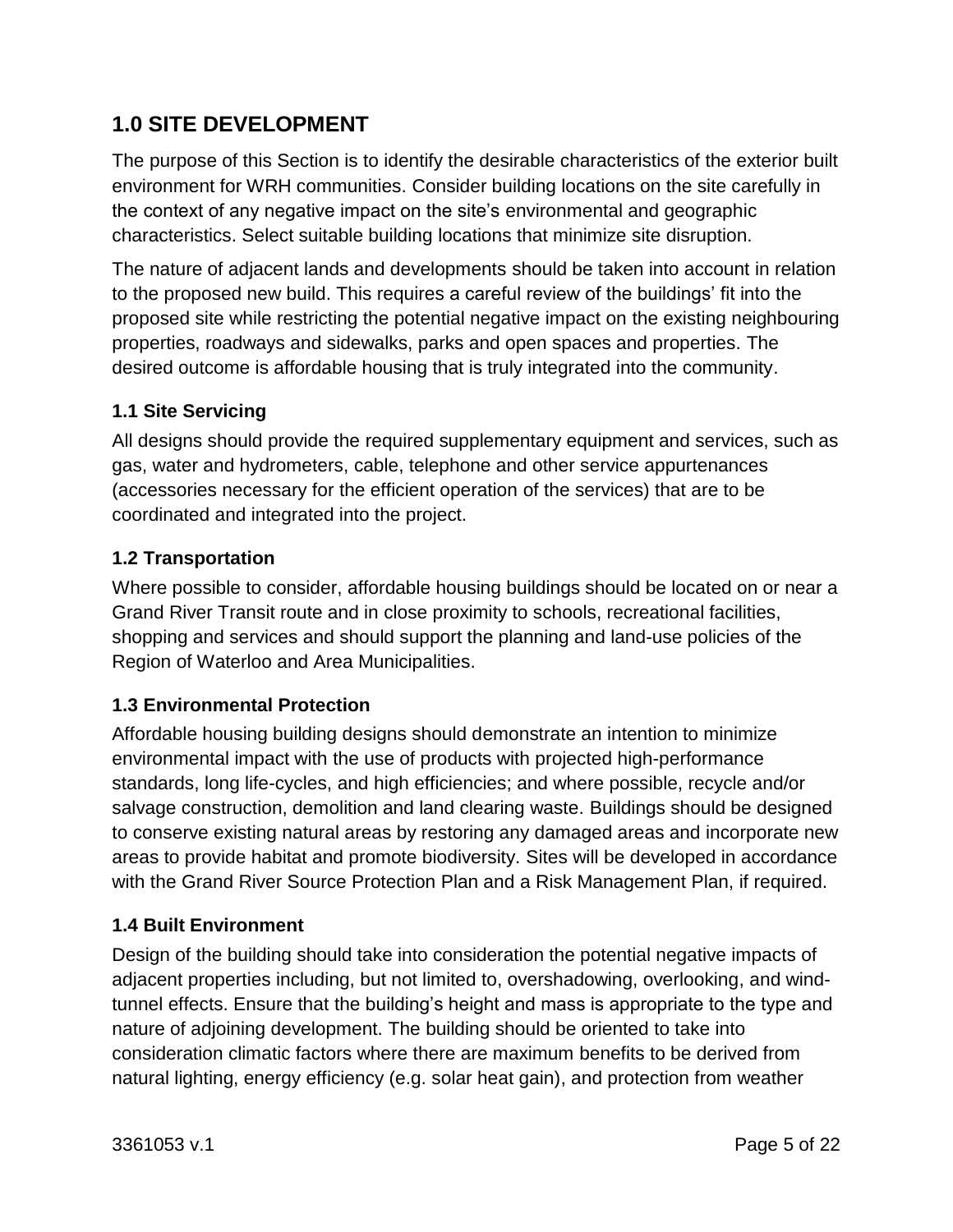elements. Consider preparation for the installation of a future solar thermal system or solar photovoltaic system.

The ground floor design of the building should express the individuality of the residential and commercial units, if applicable, through architectural expression and the inclusion of entrance doors, canopies and windows addressing the street. Ensure appropriate sidewalk width is provided to accommodate the anticipated pedestrian traffic flow.

Mechanical equipment, elevator, and telecommunications rooms should be located on the ground floor or in a basement and should be screened from street view if applicable. Transformers should be integrated into the site plan creating minimal impact on the building's operational and functional needs.

Emergency generators shall be included per the Ontario Building Code to provide power for essential building services.

# <span id="page-5-0"></span>**1.5 Exterior Space**

Utilize the site's existing features in creating compatible and well-defined amenity areas for adults and/or child-oriented activities. Minimize overshadowing of amenity spaces by neighbouring buildings and create shading through natural means (e.g. deciduous tree planting)<sup>2</sup>.

The exterior space of the building should comply with Crime Prevention Through Environmental Design principles for crime prevention. Well-defined public places (e.g., street, garden, park, walkway, mews, or squares) should be created through the massing of built-form and creating residual, unusable spaces should be avoided.

Play areas should be universally accessible. Consider locating play areas adjacent to communal laundry room, lobby, or amenity space, with good sightlines to play area.

Consider allocating areas such as pathways and outdoor exercise space to promote active living. Consult with WRH on requirements for a play area, community gardens and outdoor exercise space.

# <span id="page-5-1"></span>**1.6 Landscaping**

Landscaping should be designed to complement the development and amenity spaces, enhance the image of the neighbourhood, and address practical considerations such as wind protection, buffering, and shade. Consider planting hardy, water saving, indigenous species, especially in passive areas, to reduce the demand for irrigation and maintenance.

Develop a site plan that utilizes and complements existing landscaping features and topography. Maintain part of the site in its natural state where practical and appropriate.

 $\overline{a}$ <sup>2</sup> [Region of Waterloo's webpage on shade](https://www.regionofwaterloo.ca/en/health-and-wellness/shade.aspx)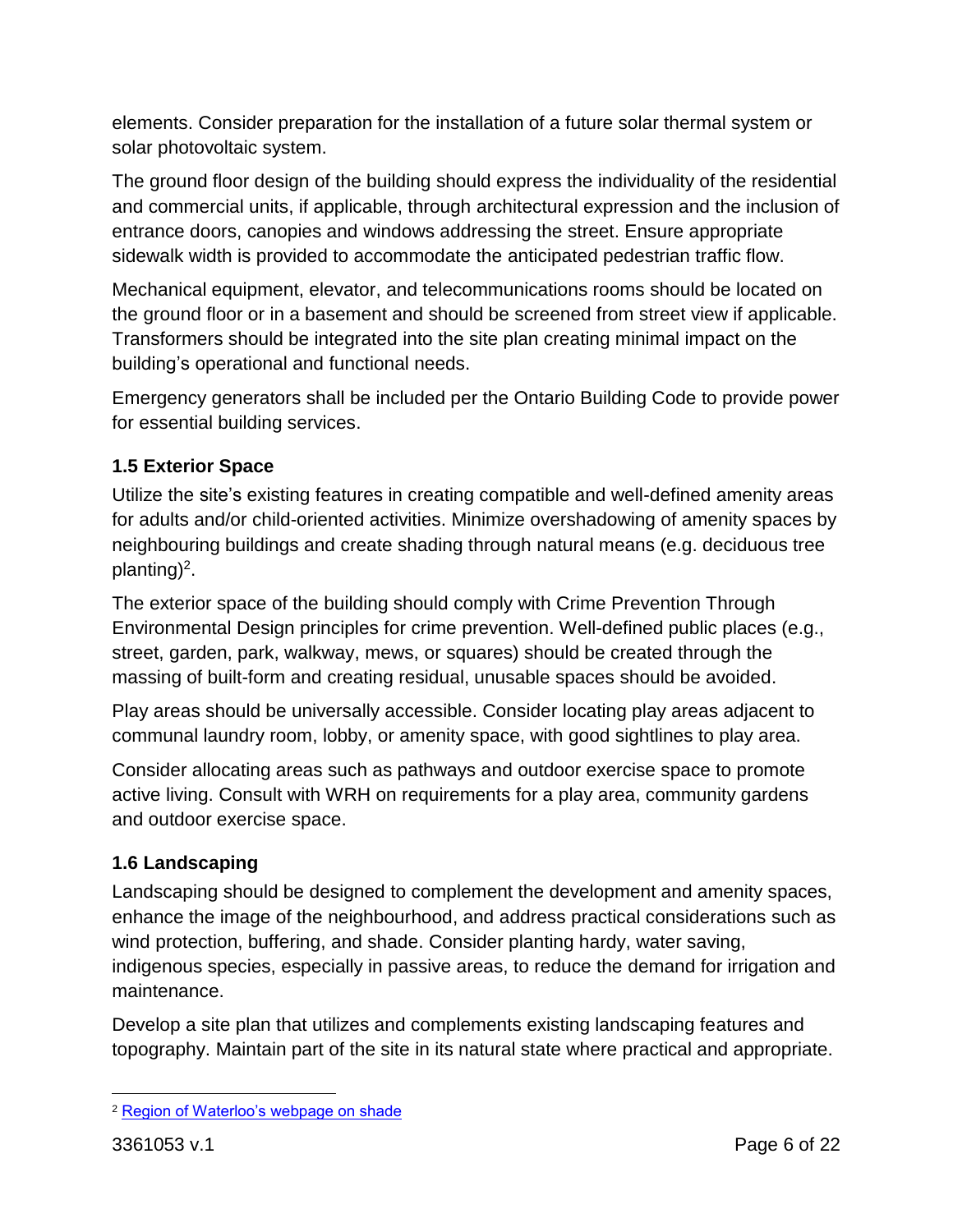Use landscaping for practical benefits and solutions, such as:

- A colonnade of trees for protection from sun, rain and wind.
- A grid of trees that will produce a "roof canopy" of foliage to create a secluded sitting area for passive recreation.
- A berm adjacent to an open sodded area, which will act as a separation between outdoor spaces and can also be used for an informal sitting area.
- Landscape elements such as trees and shrubs to define circulation edges, which will also be a benefit for microclimatic conditions.
- Incorporate landscaping elements to provide maximum shade for hard surface areas.
- Design site-landscaping layout to accommodate and support all desired and required outdoor activities, such as garden plots and/or outdoor exercise areas.

Consider the ease of maintenance of grounds (hard and soft surfaces) and snow removal. For areas that are to be designated for snow storage, consider snow drifting patterns, and consider the use of planting and screening to mitigate drifting. Design landscape layout with sufficiently wide mowing strips between lawns, planting beds, buildings, retaining walls, planters or steps in order to avoid the need for trimming the edge of grass areas to reduce maintenance requirements.

# <span id="page-6-0"></span>**1.7 Storm Water Management**

Provide innovative low-impact design options such as detention ponds, emergency spillways and/or wetlands for storm water management. Co-ordinate the design with the Region and Grand River Conservation Authority. Ensure that surface drainage of abutting properties will not be adversely affected by the development.

The amount of storm water runoff should be limited by encouraging on-site infiltration and by designing swales and permeable surfaces in accordance with the Grand River Source Protection Plan. Employ natural treatment systems to improve storm water quality before it exits the site, where possible.

# <span id="page-6-1"></span>**1.8 Signage**

Provide a comprehensive signage system that considers the orientation, location, direction, and distance of signage based on the physical layout of the project. Property identification signs should be located at the main entrance and should include the site address. Ensure that all exterior signage is durable, low maintenance, and vandal-resistant. Provide internal way-finding signage in all lobby areas and at each elevator location. All signage is to be provided in accordance with the Region of Waterloo Accessibility Design Standards.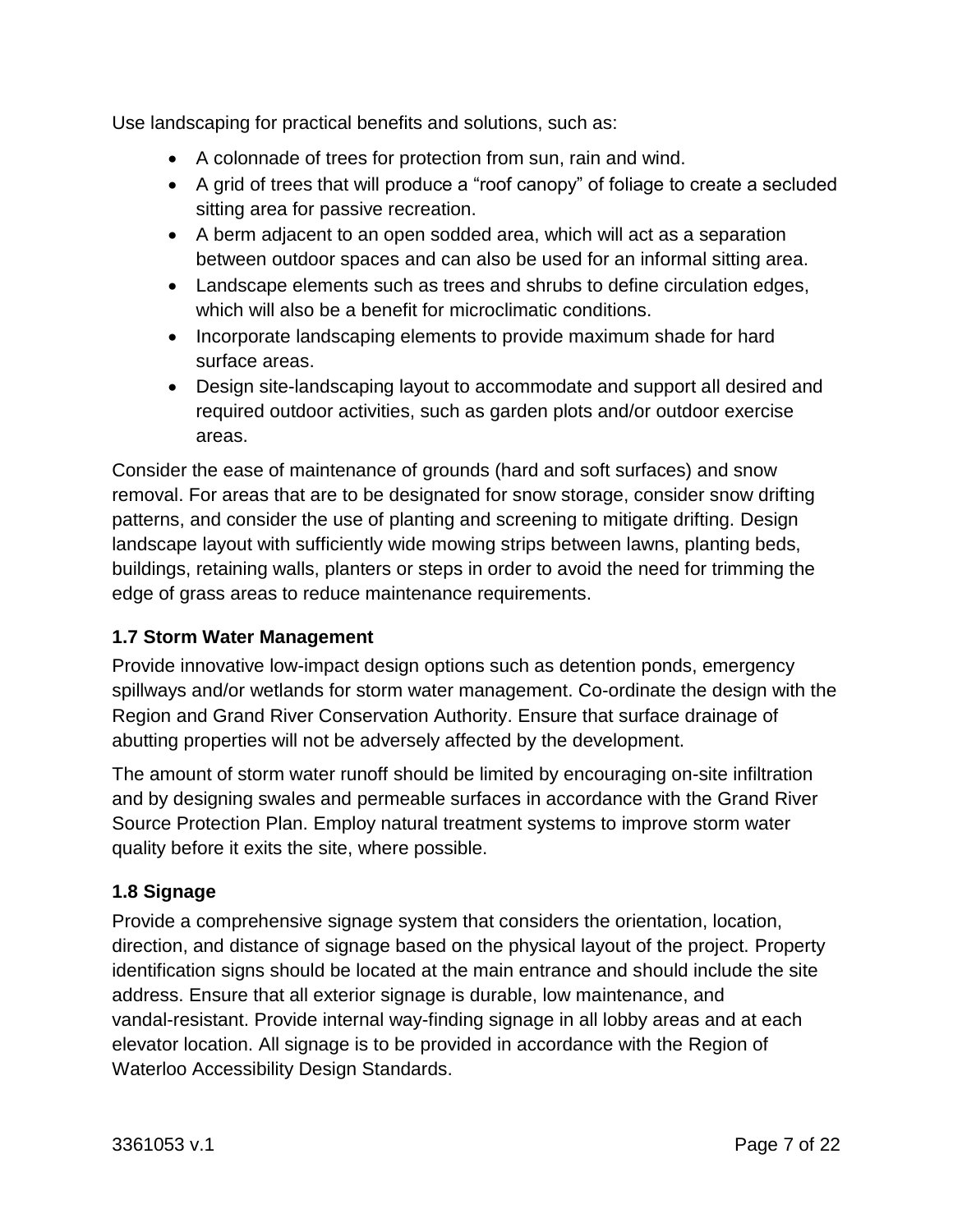Construction signage should include the project name and appropriate contact information.

# <span id="page-7-0"></span>**1.9 Access and Circulation**

Design vehicular and pedestrian entrances to evoke a sense of arrival (e.g., drop-off, canopy, or change of hard surface material from concrete to interlock and/or stone). Internal road networks should be designed to enable vehicular traffic to enter and exit the site while travelling in a continuous forward direction to minimize vehicle turnarounds. This feature shall extend to the entry/exit points at the main roadway and also to the drop-off and parking area(s), where possible. Ensure that the road network and flow of traffic are designed to complement the development. Attempts should be made to avoid the glare of car headlights into the windows of ground and/or first floor units.

Circulation areas should be designed with wide multi-purpose pathways for different users (e.g., children on bicycles, pedestrians and barrier-free needs). The layout of walkways should follow natural pedestrian traffic patterns with a hard surface such as concrete, unit pavers, natural stone pavers, or other suitable material to discourage routing across lawns and play areas.

Consider the design of garbage and move-in/out areas to ensure ability of large trucks to manoeuvre.

#### <span id="page-7-1"></span>**1.10 Surface Parking**

Surface parking must comply with municipal parking standards, including meeting barrier-free parking requirements.

Parking spaces for residents and visitors should be located away from children's play area, if applicable. Illuminate all outdoor parking areas with direct illumination towards the paved areas only and not into any adjacent buildings. Make provisions for pedestrian routes through parking area(s) with sightlines at intersections of walkways and vehicular traffic. Demarcate and provide appropriate lighting on pedestrian routes.

Snow storage and removal should be considered when designing parking area(s) and access routes.

# <span id="page-7-2"></span>**1.11 Underground Parking**

Consider providing tenant parking underground and visitor parking above ground where possible. Locate underground garage entrance/exit in close proximity to building driveway entrance. Outdoor/exposed ramps should have a snow melting system complete with heating cables. Provide a linear drain with grill at the base of all ramps.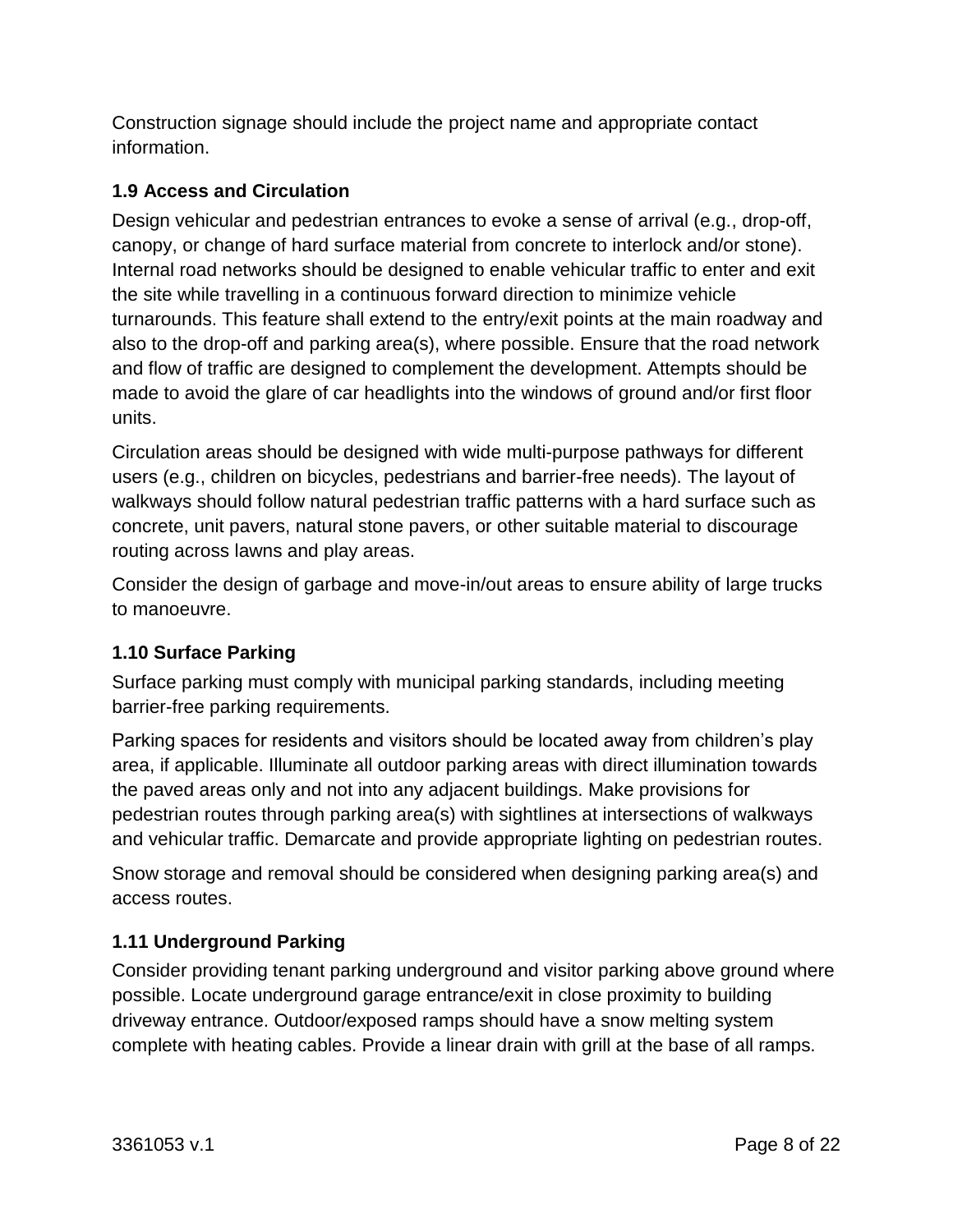Adequate, energy-efficient lighting should be provided throughout the parking areas. Provide convex mirrors to aid vehicles. Colour coding and graphics should be used to identify floors, stairwells and elevators.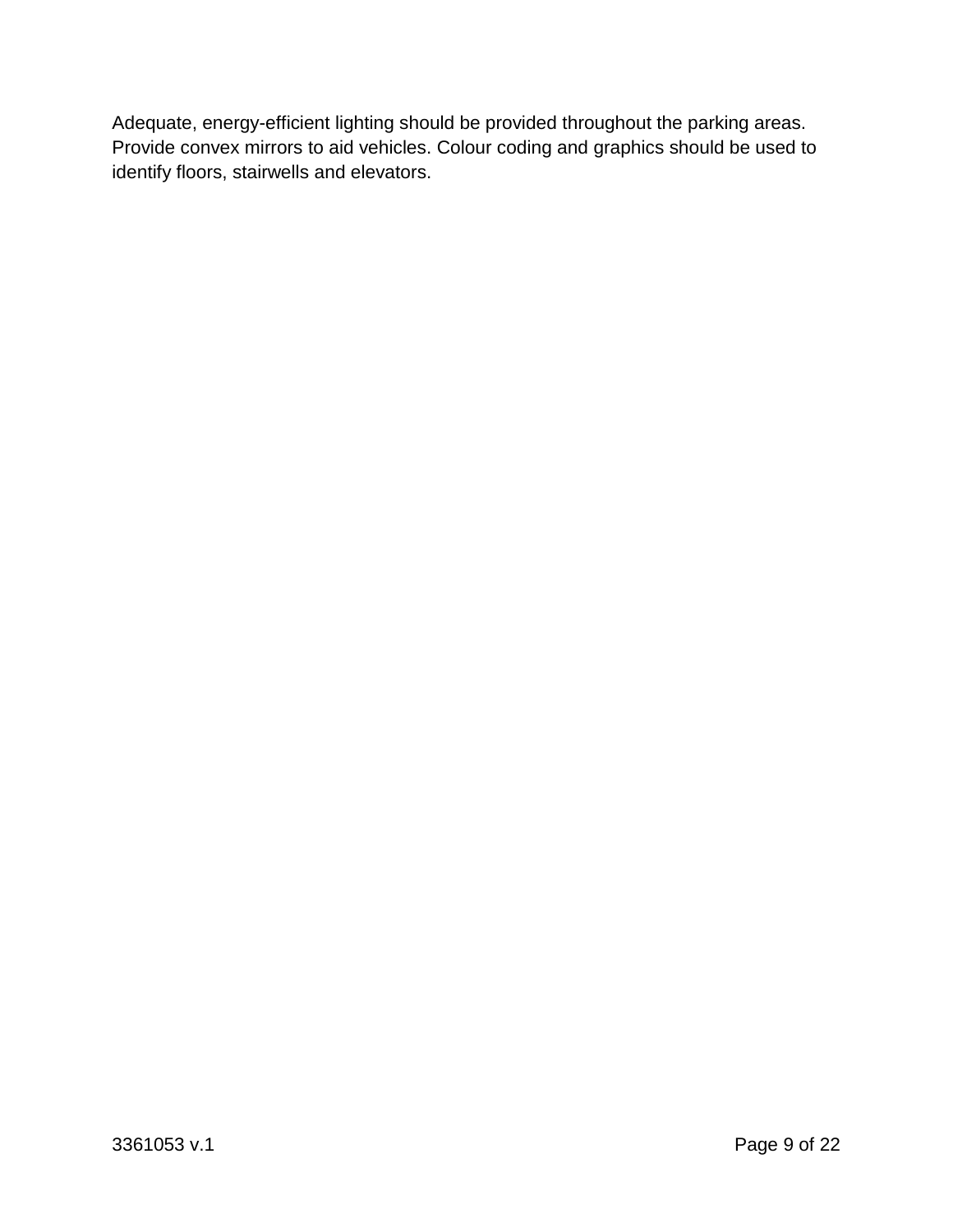# <span id="page-9-0"></span>**2.0 BUILT FORM**

The purpose of this Section is to establish the minimum standards and characteristics required for the building and its interior spaces. Buildings should be designed to be low maintenance and durable, achieve optimal energy efficiency (i.e., limits energy use), and maintain a comfortable interior environment. New buildings should provide a sense of security to residents and visitors while meeting quality design expectations to promote good energy conservation practices, environmental protection, universal accessibility, pedestrian movement, vehicular functionality and sustainable design considerations. Buildings should also be designed with consideration for the health and safety of staff and maintenance workers.

# <span id="page-9-1"></span>**2.1 Safety and Security**

The principles of Crime Prevention Through Environmental Design should be incorporated into the design of the building layout. Exterior circulation routes should be designed in a manner that prevents the creation of areas that lead to potential confusion, entrapment, dead ends or hidden spaces. Adequate lighting needs to be provided at public and secluded areas.

All "Exit" lights should be LED-type and securely mounted on walls or ceilings above exit doors.

Design for the installation of surveillance cameras and alarm signal devices to be located at the exterior building entrance(s), at the front & back lobbies, and in other locations as specified by Regional security staff.

#### <span id="page-9-2"></span>**2.2 Accessibility**

The Region of Waterloo supports designs that are inclusive of all residents and allow basic access to everyone regardless of age and level of mobility. VisitAble Housing is the concept of designing homes so that individuals who use wheelchairs, walkers, or have some other form of mobility impairment, as well as a parent with a stroller, can move freely throughout the main level of a home or unit in an apartment building. VisitAble Housing has three main features:

- Provide a no-step entrance (e.g., at the front, back, or side of the house/building).
- Wider doorways and clear passage on the main floor and common areas in apartments.
- A main floor bathroom that can be accessed by visitors who use mobility devices.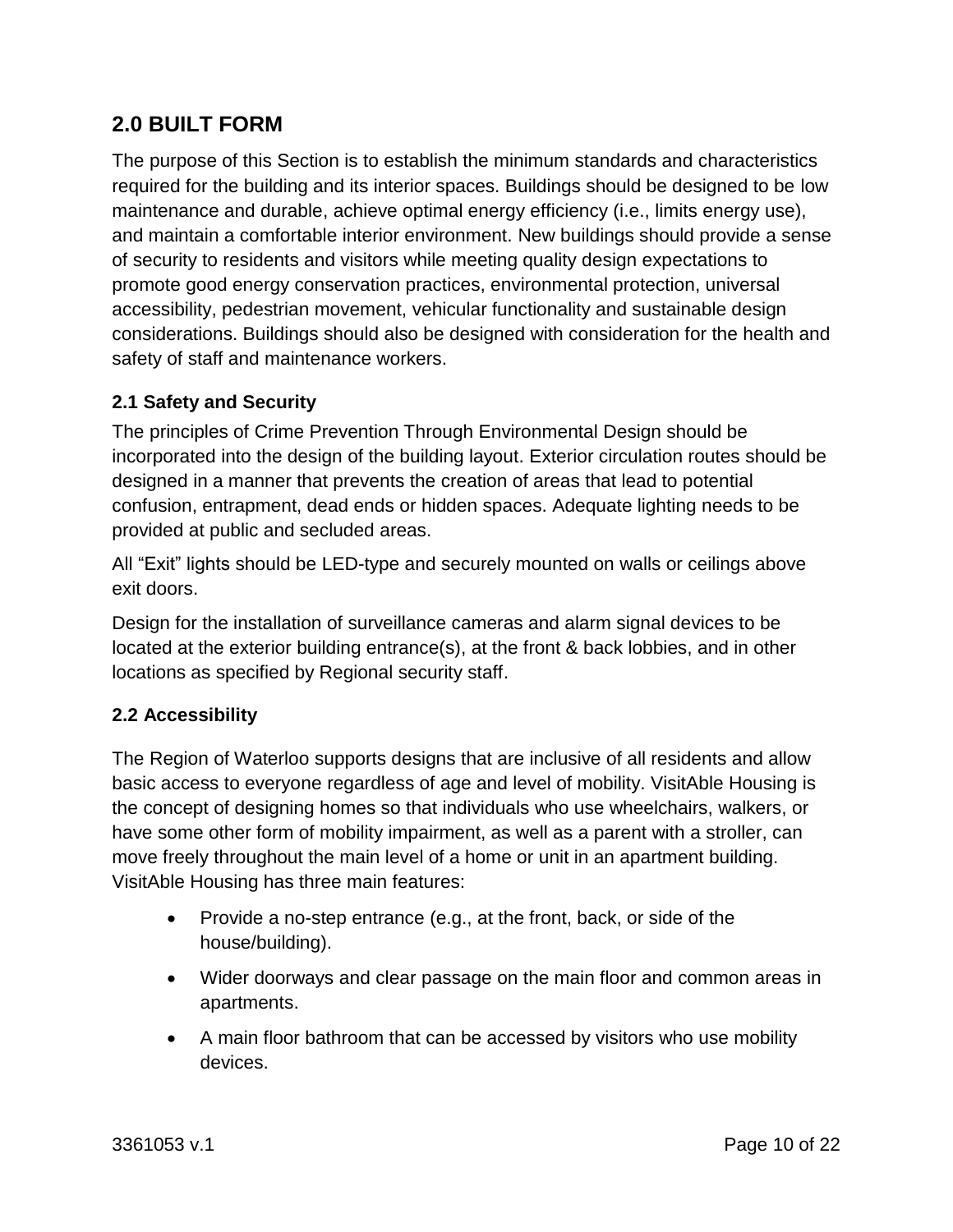The design of new buildings that target housing for persons with disabilities should provide accessible units with features and design details above the minimum Ontario Building Code requirements and Accessibility for Ontarians with Disabilities Act. The Region of Waterloo Accessibility Design Standards should also be incorporated.

## <span id="page-10-0"></span>**2.3 Structure**

The Region of Waterloo encourages innovative designs that are durable, low maintenance, energy efficient, and affordable. Affordable housing built under these guidelines must:

- Be similar in size and amenities to other types of housing in the community.
- Improve environmental performance of buildings based on current established principles, practices, materials, and standards.
- Promote good energy conservation practices.
- Have durable materials and equipment at the time of construction which will reduce maintenance and replacement costs.

# <span id="page-10-1"></span>**2.4 Building Envelope**

The Region requires new buildings to meet or exceed the LEED Silver standard. Consider exceeding the LEED Silver standard where possible.

The building envelope should be designed to achieve low air leakage, eliminate thermal bridging, and reduce summer time solar heat gain and winter heat loss. Consider the building orientation and incorporating shading devices to achieve these goals. Also explore passive and active solar possibilities.

Use a wall type construction which is durable, low maintenance, and provides a proper pressure equalized rain screen through use of sufficient venting. Faced sealed joints for precast concrete panels and EIFS (exterior insulation and finish system) are not allowed; instead use two-stage seals in joints that provide for water drainage at the source.

Include architectural features, such as outward projection of the roof, cornice, sills, and drip ledges to prevent large scale wetting of the building envelope. The building envelope should visually integrate with the surrounding neighbourhood to reduce impact on community members.

To prevent thermal bridging conditions as well as align thermal mass of wall insulation, use thermal breaks in door and window frames and insulate floors over all unheated spaces. Ensure the air/vapour barrier retardant system within the walls is continuous, properly connected to window frames, and installed on the warm side of the wall. Ensure that the location of the air/vapour barrier is not creating a vapour trap for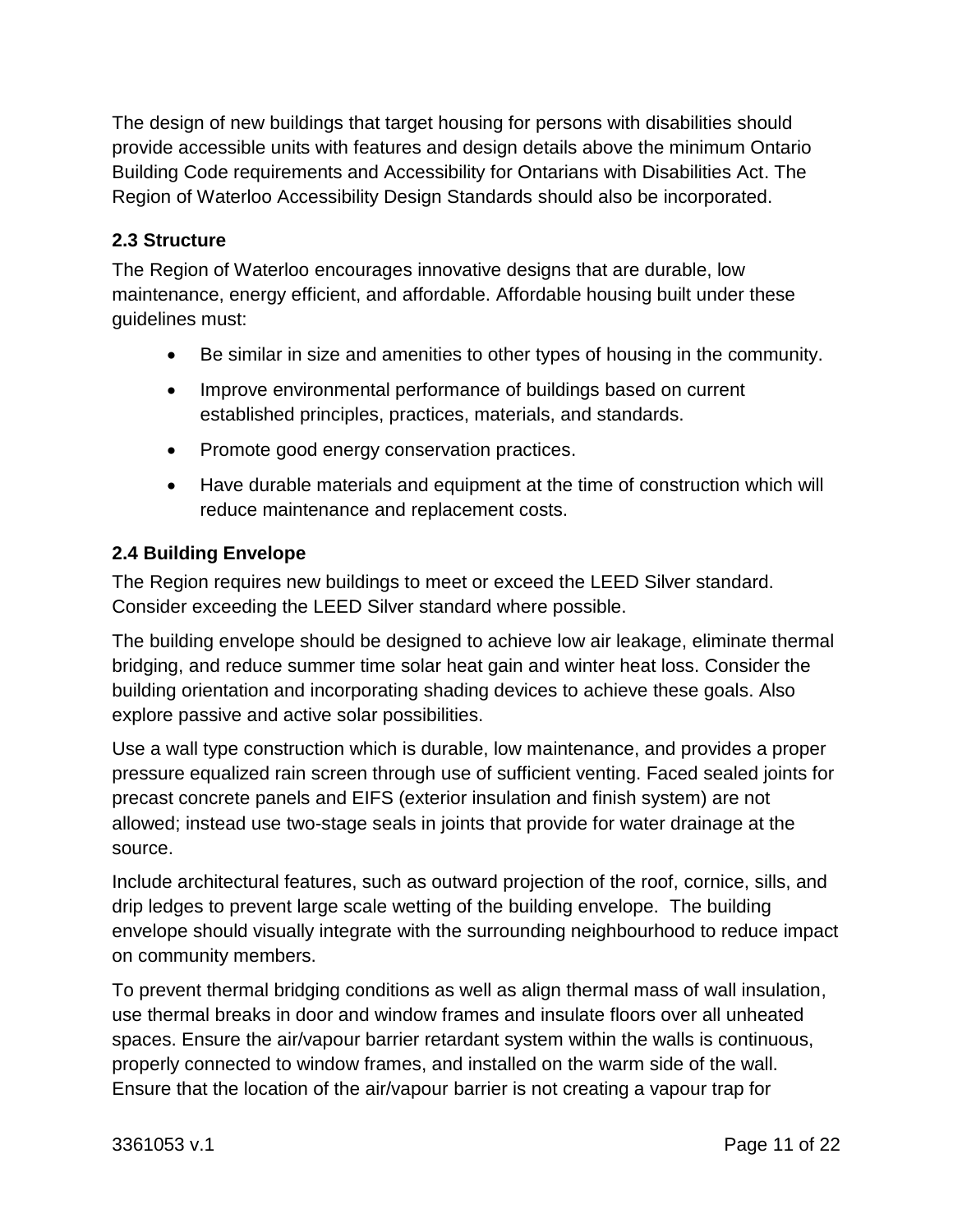concealed condensation, and that it is rigid and made of or supported by structural components capable of withstanding wind loads and thermal expansion.

# <span id="page-11-0"></span>**2.5 Heating, Ventilation and Air Conditioning (HVAC)**

HVAC systems should be designed to achieve optimal energy performance on equipment and materials selected. Ensure uniform conditioning (both heating and cooling) is provided year-round throughout the building and in all units. Materials and equipment should be selected from a reputable manufacturer with the ability to provide competent and thorough technical services through local a representative with the ability to deliver spare parks expeditiously.

Building designs should provide for adequate access and service space for all major mechanical equipment (such as boilers, chillers, cooling tower, air handling units and fans) and also for motorized dampers and actuators, control sensors and devices, humidifiers, coils (e.g., heating, cooling and reheating), drain pans, isolating valves, drain valves, filters, strainers, and expansion joints.

# <span id="page-11-1"></span>**2.6 Exhaust Fans**

Provide direct drive exhaust fans, complete with louvers and automatic shutters. Ensure louvers are anodized or powder-coated aluminum construction and flush mounted to the outside wall. Provide inline blowers for extraction of dryer vents for the common laundry facility and ensure that all exhaust fans are vented outside.

Exhaust fans should be ceiling-mounted, energy-efficient, and high-volume. Bathroom exhaust fans should also be motion/humidity activated with timing.

# <span id="page-11-2"></span>**2.7 Ductwork**

Design all ductwork with straight, short runs with few turns and a maximum efficiency of airflow. Use rigid ducting of at least 100 mm (4 in.) diameter for bathroom fans; for longer runs provide 150 mm (6 in.) diameter. Seal all ductwork joints with aluminum duct tape to prevent air, moisture and noise leakage. Ensure any duct running through unheated areas or vented outside is insulated and all joints are sealed.

#### <span id="page-11-3"></span>**2.8 Plumbing and Drainage**

Water supply should be separately metered for each residential building, amenity space, parking garage, and exterior use. Design domestic hot water system with redundant heater capacity to ensure continuous supply of hot water. Provide high efficiency water heaters and insulated storage tank(s). Provide packaged, dual pressure booster pumps with variable speed drive for cold water supply in high-rise buildings. Provide shut-off valves for all individual hot and cold water risers. Ensure all shut-off valves are clearly marked and easily accessible from common corridors.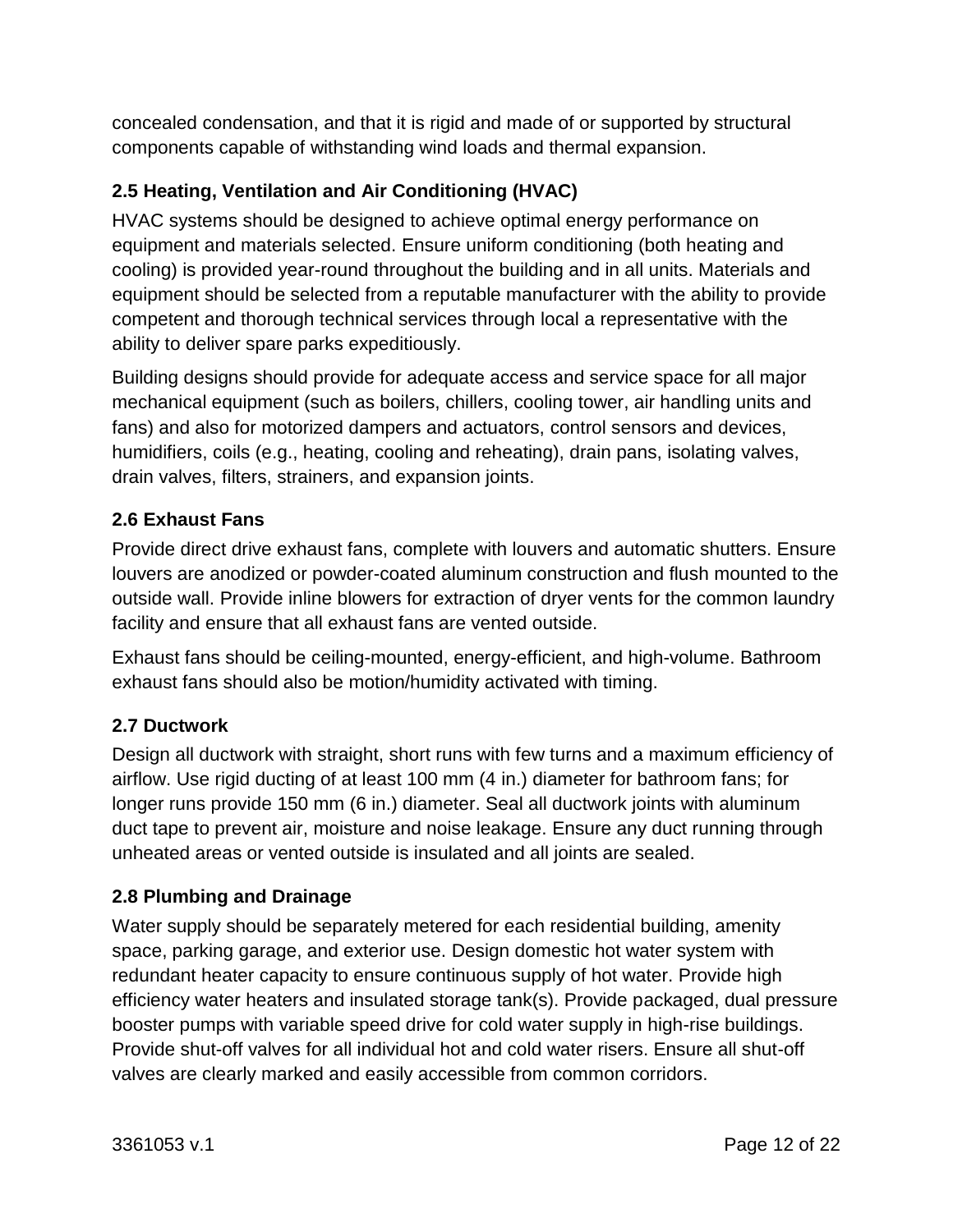Allow for thermal expansion of piping and equipment by providing expansion loops or joints on all main runs and all risers. Isolate pipes to control vibrations and finish piping insulation with a protective cover, with appropriate paint and labels for identification.

Provide each unit with a main water shut-off valve and ensure each hot and cold-water supply fixture within the unit has an easily accessible isolation valve.

Units should include bathtubs with integrated drain stops and floor drains should be provided in all barrier-free bathrooms and public bathrooms.

Kitchens located in all common/multipurpose rooms should be provided with a rough-in for a dishwasher. Laundry facilities should have adjustable water mixing valves. Cleanouts should be located on every third floor for accessing and cleaning drainage stacks.

Provide garbage chute wash down facilities with sanitizing and odour control.

# <span id="page-12-0"></span>**2.9 Electrical**

Solar power systems or other energy conservation systems should be considered to minimize operational costs associated with electricity use.

Ensure individual revenue-grade suite metering is provided for each unit, common laundry facility, common amenity space, and exterior use. Provide a minimum 100-amp electrical breaker panel for each unit. Ensure a dedicated circuit is provided for each receptacle to avoid tripping when multiple appliances are used at the same time.

Electrical rooms are independent from all other spaces and should be located in one area as far as possible from residential units, adjacent to other service rooms, and preferably accessible by a service corridor. Ensure that adequate ventilation is provided in transformer vaults and switchgear rooms to prevent overheating and equipment failure, and consider heat recovery options for energy efficiency.

The building design should ensure all electrical conduits are concealed (i.e., surface mounted conduits will not be permitted). Rough-ins for telecommunications equipment (e.g., computer, telephone, cable, etc.) and audiovisual equipment should be provided in all common areas. A rough-in box for fiber optic cable should be provided in each master bedroom closet (consult provider for sizes of the rough-in).

Consideration for future electric vehicle charging stations should be made (e.g., roughin conduits, electrical panel sizing, etc.).

# <span id="page-12-1"></span>**2.10 Lighting**

Lighting should be designed as an architectural element using coves and bulkheads for indirect lighting alone or in combination, for a warm and well-balanced lighting effect. All unit entrances should have overhead lighting fixtures, and all parking areas, parking drop-offs, every entry to the building, ramps, stairs, and walkways should be well lit with uniform lighting levels along all pedestrian routes. Light fixtures should be vandal-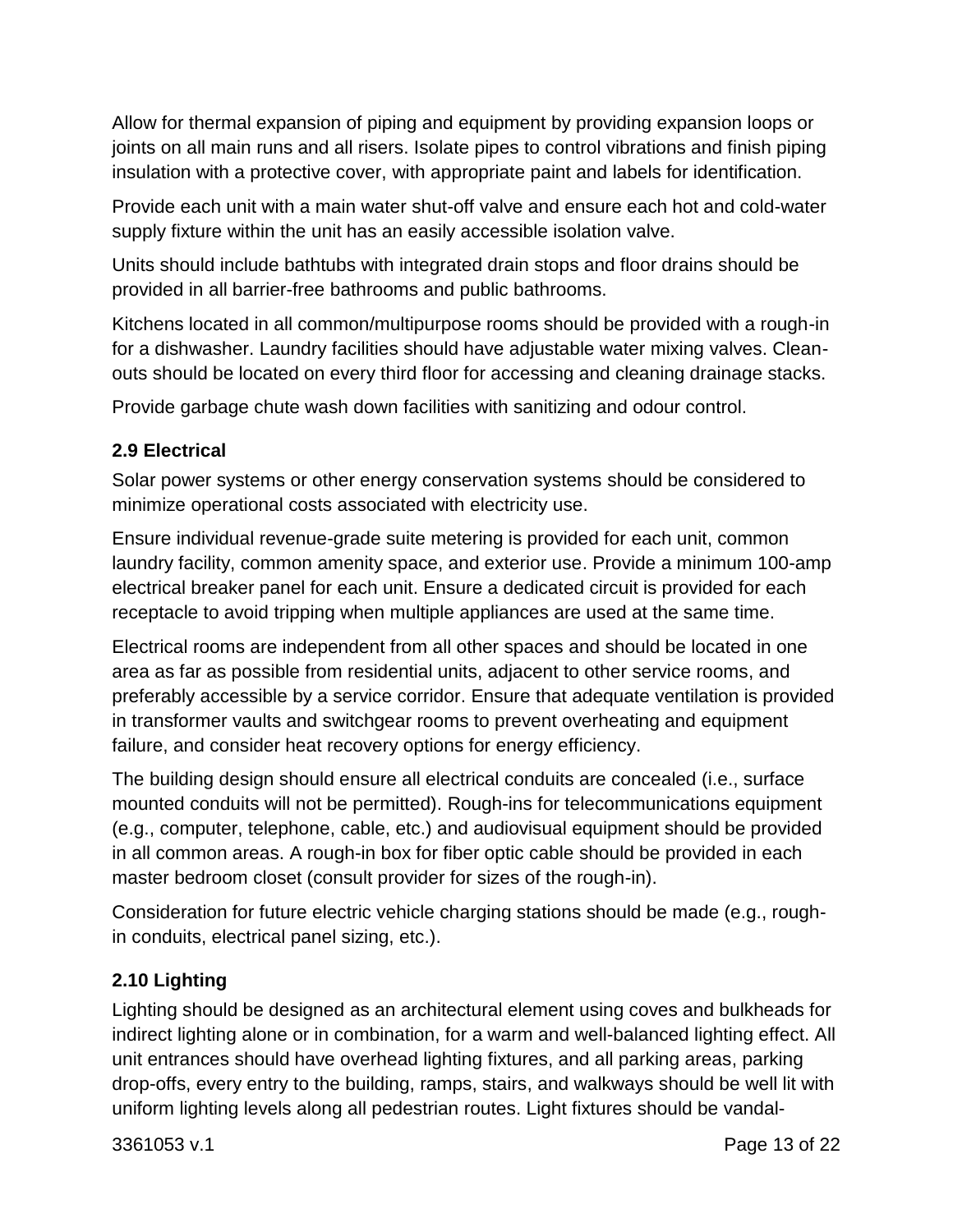resistant, of sturdy construction and low maintenance, and non-institutional in appearance.

Install ENERGY STAR-qualified low power options for interior and exterior lighting fixtures, appliances and equipment. All fixtures are to be LED and in accordance with Region of Waterloo standards for colour and temperature. Provide motion sensors for lighting control in garbage rooms and other service rooms. The number of types of light fixtures should be minimized to facilitate future maintenance.

# <span id="page-13-0"></span>**2.11 Roofing**

Roof lines should be designed and sloped to accommodate proper drainage, reduce snow build-up around mechanical equipment and air intakes/exhaust outlets, and eliminate snow slides and icicle build-up that could threaten pedestrians during winter months. Install snow guards and/or heat tracing on eaves of high-sloped roofs. Where suitable, consider incorporating a "green" (vegetated) roof with a durable root-resistant membrane. Otherwise, use ENERGY STAR-rated (highly reflective) and high emissivitytype of roofing for the roof surface.

Select materials used in roof assemblies for compatibility with physical and thermal behavior. Preference shall be given to the assemblies that use materials having proven long life-cycle expectancies and low maintenance requirements.

Sloped metal roofs should be designed as decorative building features to disguise mechanical penthouse and should consider the need for water protection to the walls below. Eave protection should be provided for six feet from the edge to reduce icedamming effect. Provide effective passive ventilation of the attics (e.g., ridge vents, roof vents) and soffits. Provide baffle walls at the soffits to prevent blockage by insulation.

Design flat (i.e., low-sloped membrane) roofing system assemblies capable of lasting at least 20 years. Adequate protection to exposed roofing systems (i.e., materials and surfaces) should be provided to compensate for negative effects such as uplift forces due to wind and floatation; differential thermal movements; roof traffic due to servicing roof-mounted equipment, access to service room(s), window washing and maintenance; and all work performed post-roof installation.

Roof-mounted equipment should be placed such that fall protection measures are not required during regular maintenance. A protective railing is required at all maintenance walkways as per the Occupational Health and Safety Act. Ensure that all service walkways are suspended on neoprene spacers and obstructions are bridged at walkway locations. Sufficient roof anchors should be installed for suspended equipment and rolling stages normally used for window cleaning operations, general cleaning, repair, painting, maintenance and inspections.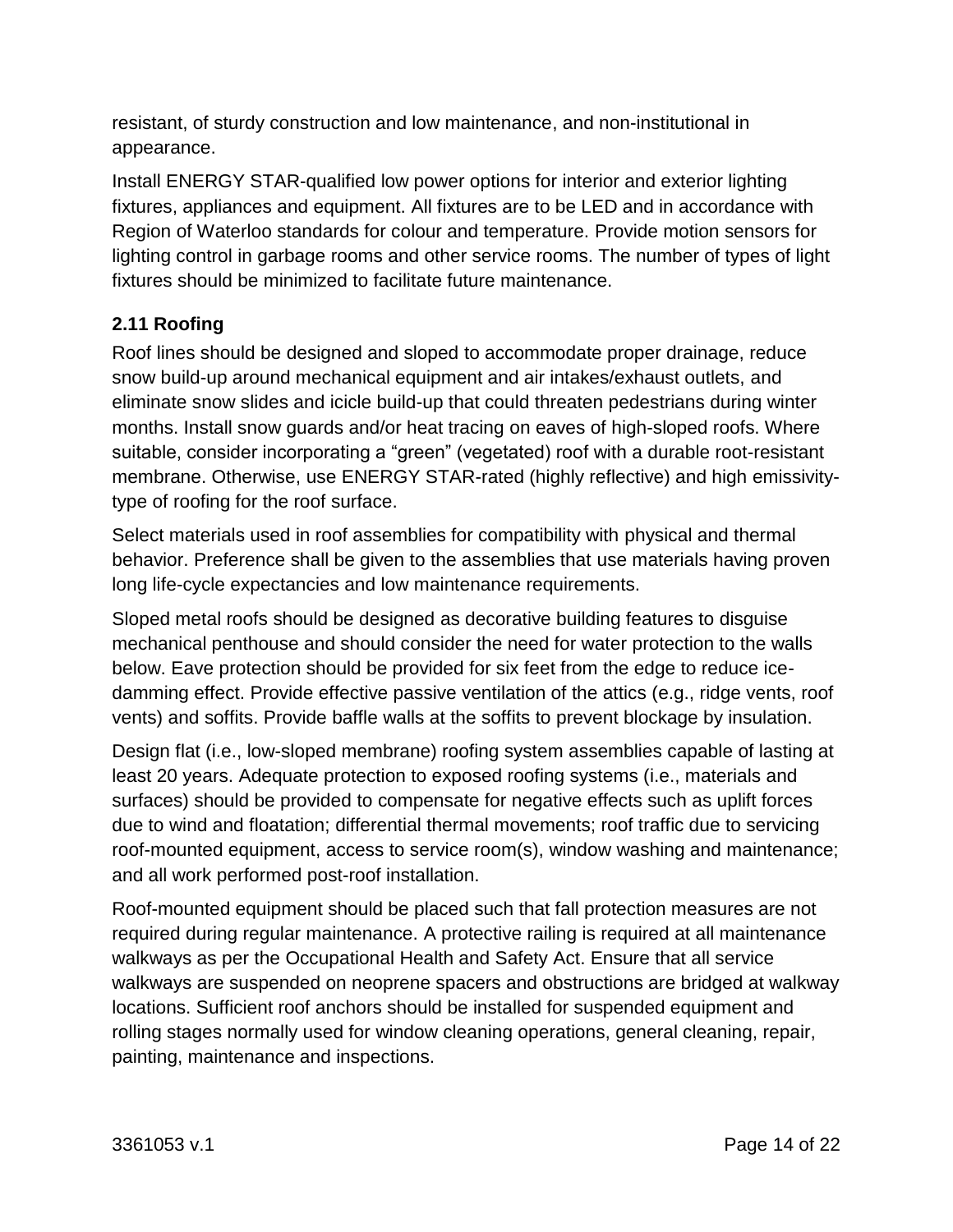## <span id="page-14-0"></span>**2.12 Windows**

Windows should be recessed into the building's façade to create a solid expression and to increase shadow lines for visual interest. The design and proportion of window openings should be relative and adequate for the room's intended use and located according to building orientation to maximize natural light and minimize need for artificial lighting. The design must be bird-friendly.

When designing windows with mullions (i.e., horizontal and vertical dividers), consider the impact of their placement on views to the exterior from both sitting and standing positions. Provide restrictors to limit the opening for child safety requirements.

Windows should be energy efficient and should be tested and certified by the Canadian Standards Association. They should have above-average ratings for air filtration, water penetration, and strength from wind load. Exterior windows will be double-glazed, sealed units with 6 mm (1/4 in.) thick inner and outer pane.

Provide thermally broken frames with provisions for internal drainage to exterior. Provide sills with drips clear of wall cladding and with sill deflectors and ensure window sills/stools are constructed out of a moisture resistant material. Provide proper weather seal between framing of opening and wall.

# <span id="page-14-1"></span>**2.13 Door Design**

Doors should be designed in compliance with the Region's Accessibility Design Standards. Heavy-duty, commercial grade, aluminum doors should be provided for the building vestibules. Ensure that the doors are power-operated sliders with a motion detection sensor operation system and auto-lock feature.

All exterior doors should have heavy-duty weather stripping, kick plate, and a metalcovered doorsill. Exterior emergency exit doors should not have any exterior hardware or glazing.

Main entrance doors to units should be fire rated, insulated metal doors. Interior unit doors should be semi-solid core doors without decorative laminate finishes. All unit doors should have lever handles as opposed to knobs.

Ensure overhead doors for the underground parking garage are insulated metal panel doors with formed steel guides, electrically operated (door opener), and weather tight.

# <span id="page-14-2"></span>**2.14 Building Entrance**

Building entrances should create a sense of entry with distinctive project identity. The exterior drop-off area should be visible from the front lobby. Entry vestibules should provide protection from weather elements by recess or a detailed and finished canopy for the front and rear building entrances. Ensure that vestibule doors and components are manufactured and installed so that when in closed position, they: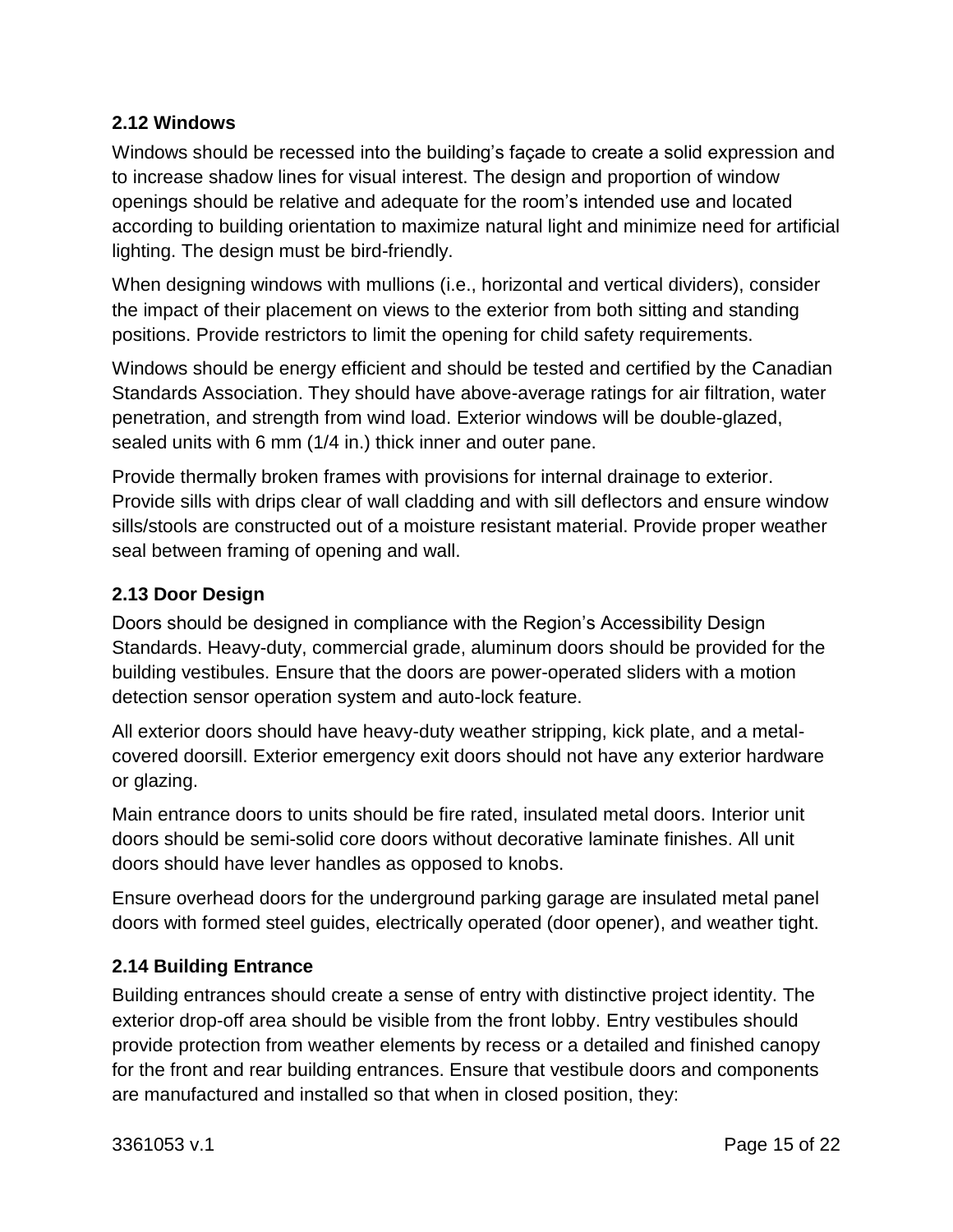- Control air leakage and resist wind loads.
- Provide required thermal performance and reduce thermal conductivity.
- Resist forced entry.
- Provide easy and smooth operation.

A private telephone intercom system should be installed for primary entrances. A rental telephone system is not acceptable.

All secure doors are to be equipped with card-reader access, compatible with Region of Waterloo security systems.

Provide built-in seating that is durable and vandal-resistant for the front lobby.

#### <span id="page-15-0"></span>**2.15 Unit entrances**

Unit entrances should be located on both sides of the corridor. Entrances should be well illuminated by overhead valence lighting or pot lighting. All unit doors should be equipped with card-reader access, compatible with Region of Waterloo security systems.

#### <span id="page-15-1"></span>**2.16 Materials/Finishes**

The variety of interior materials and finishes used should be limited in order to reduce the complexity of future maintenance. All products used shall be environmentally friendly, durable, aesthetically pleasing, and resilient.

Units are required to be finished with painted drywall and ceilings using low-VOC paint. Carpet flooring should be avoided. Mock-up units should be provided to allow the Region of Waterloo to review the quality of workmanship and finishing criteria before proceeding with the remainder of the units.

#### <span id="page-15-2"></span>**2.17 Acoustical**

Building layouts should be designed to minimize noise conflicts between public, service, and private areas both on the interior and exterior sides. Sound transmission classes should exceed the Ontario Building Code requirements:

- Between residential units: Minimum Sound Transmission Class (STC) of 55.
- Between residential units and other (non-residential) spaces: Minimum STC 55.
- Between residential units and mechanical or electrical rooms, emergency generator room, elevator room and/or elevator shaft (hoist way), any service room and refuse chute, exterior wall assembly: Minimum STC 60.
- Rating for floor assembly to be minimum Impact Insulation Class (IIC) of 50.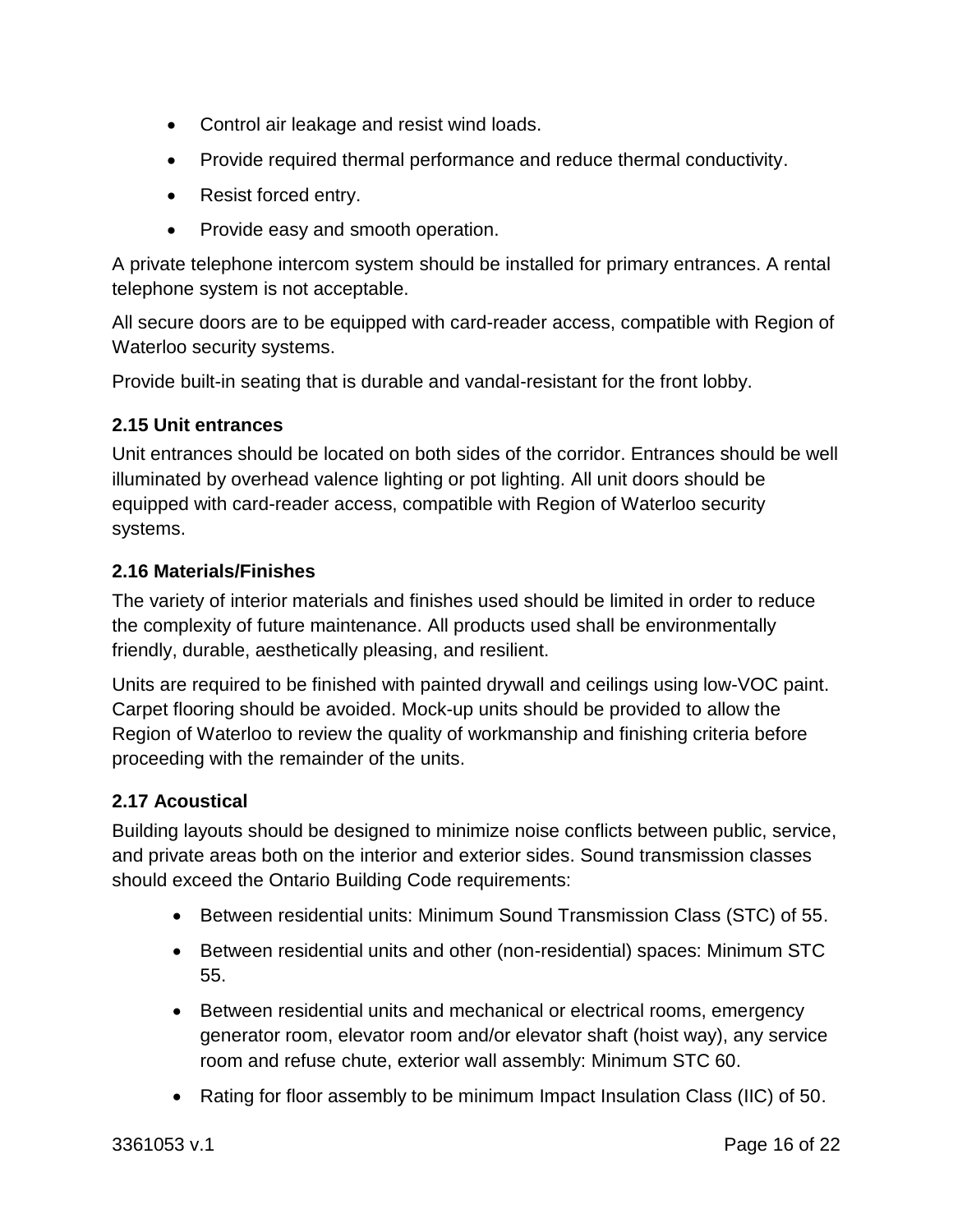## <span id="page-16-0"></span>**2.18 Equipment**

All mechanical equipment installed in buildings should be provided with lockout instructions. Equipment should be installed to allow for convenient access on all sides for maintenance and operations staff.

# <span id="page-16-1"></span>**2.19 Furnishings**

Furnishings for common areas will be finalized by the Region on a project-by-project basis. At a minimum, design common areas to accommodate furniture such as sofas, tables, chairs, benches, shelving, waste receptacles, plants, bulletin boards, and artwork.

#### <span id="page-16-2"></span>**2.20 Common Corridors**

Building corridors should be designed to minimize blind spots and possible hiding places. However, long and monotonous corridors are discouraged. Light switches for hallways should be installed only in service rooms. Motion sensors should be located on every other light fixture. Lock out thermostats located in public areas by programming or installing non-tamper covers. Stainless steel corner guards should be provided. Incorporate a handrail on at least one side of the corridor and provide corner guards.

#### <span id="page-16-3"></span>**2.21 Stairwells**

Stairwells should have natural daylight where possible. The open area at the bottom of the stairwell should be secured to prevent loitering.

#### <span id="page-16-4"></span>**2.22 Elevators**

Apartment buildings should have a minimum of two elevators and elevator equipment should be non-proprietary. Design elevators to meet the Ontario Building Code, Canadian Standards Association, Technical Standards and Safety Authority, and accessibility requirements and standards. Provide copies of elevating device license(s) and certificate(s).

Provide machine room-less type elevators for low-rise buildings up to seven stories. Vertical shafts should be designed to minimize potential airflow with the rest of the building at each floor level.

Cabs should be well-illuminated with LED light fixtures. Ensure cabs have removable decorative stainless steel ceiling panels to match cab walls and to allow for easy servicing. Install handrails at barrier-free height inside the cab.

Ensure elevator control buttons address a variety of functional issues such as reach, dexterity and visual impairments. The service elevator should have a key-operated rearaccess door to the moving room.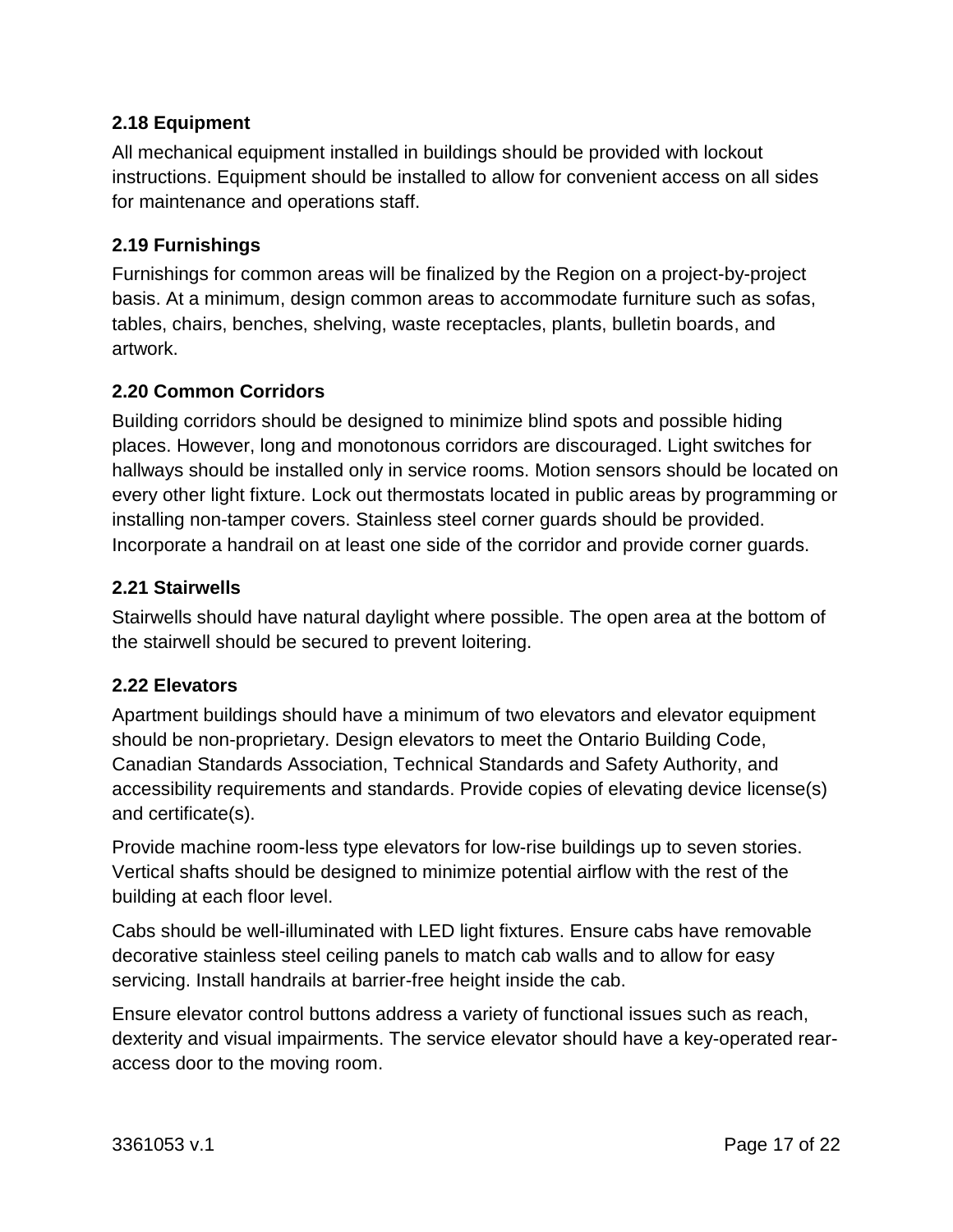## <span id="page-17-0"></span>**2.23 WRH Staff Office**

An office for WRH staff should be located on the main floor, easily accessible from the front lobby. The office should be able to accommodate two staff members with furniture as well as provide seating for visitors.

## <span id="page-17-1"></span>**2.24 Moving Room**

Moving rooms should be located away from the building entrance(s) if possible and in close proximity to the service elevator. Exterior doors should be heavy-duty with heavyduty hinges, door closers and hold-open devices, or an overhead door. Interior and exterior doorjambs should be protected with bollards. Wall protection and corner guards should be provided throughout the route to service elevator.

# <span id="page-17-2"></span>**2.25 Amenity Space/Multipurpose Room**

Any amenity spaces or multipurpose rooms are required to be universally accessible. These spaces should consider including the following:

- Moveable partition walls.
- Storage and coat closet.
- Intercom with remote release of main entrance door.
- Direct exit to exterior.
- Conduit, cable outlets, and receptacles for floor and wall-mounted televisions as well as telephone and data cabling.
- Kitchen or kitchenette with stove, refrigerator, and double sink.
- Unisex barrier-free washroom with a feminine napkin dispenser and disposal unit, a baby change table, a recessed garbage receptacle and a paper towel dispenser.

#### <span id="page-17-3"></span>**2.26 Commercial Space**

Consideration should be given to incorporating leasable commercial space on the main floor of buildings.

#### <span id="page-17-4"></span>**2.27 Bicycle Room**

Bicycle rooms are to be universally accessible and should be located on the main floor with direct access to outside with ramp if necessary. The room should be lockable with a time delay door closer.

The ratio of bicycled spots-to-units will vary by building. In general, provide one spot for every three suites for family buildings and one spot for every five suites for seniors' buildings.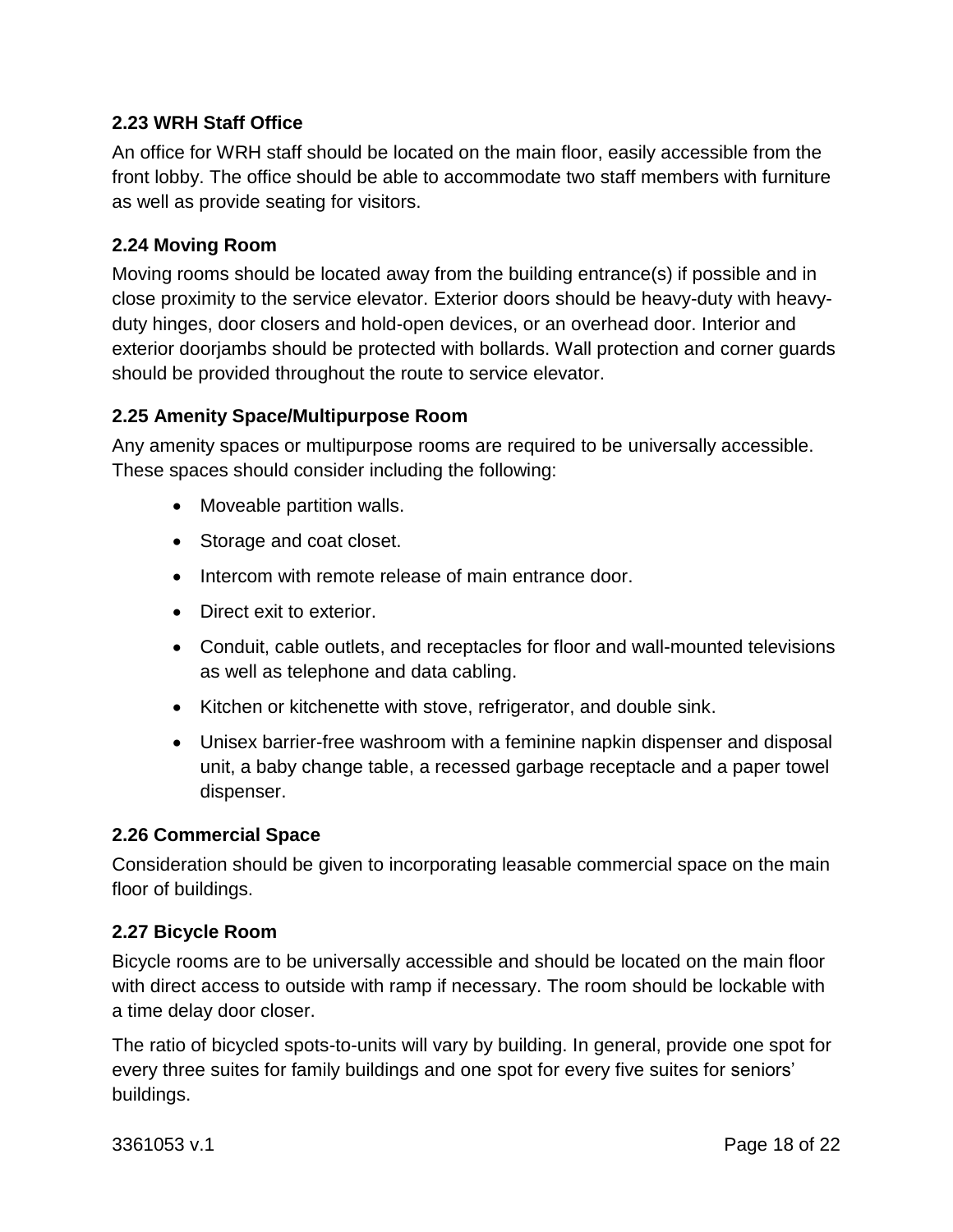#### <span id="page-18-0"></span>**2.28 Mailroom**

Mailrooms should be designed in accordance with Canada Post requirements. They should be universally accessible and should provide exterior access by Canada Post.

#### <span id="page-18-1"></span>**2.29 Public Washrooms**

One unisex barrier-free washroom should be accessible from the main floor corridor and include the following accessories:

- Feminine napkin dispenser and disposal unit.
- Baby change table.
- Recessed garbage receptacle and a paper towel dispenser.
- Exhaust fan ducted to outside.
- Motion activated high efficiency lighting.

#### <span id="page-18-2"></span>**2.30 Common Laundry Facility**

Laundry rooms are to be universally accessible. The ratio of equipment to units will be based on the type of building. If possible, laundry rooms should be located at ground floor level with view to an outdoor child play area or amenity area.

Ensure each dryer has a separate gas disconnect valve and is vented directly outside. Provide individual shutoff valves for individual washing machines as well as a separate cleanout drain for each washing machine with appropriate slope.

Provide a clothing folding counter/table with dual height to accommodate accessibility requirements. Include a laundry sink that is accessible.

#### <span id="page-18-3"></span>**2.31 Main Garbage/Recycling Room**

Garbage rooms should be located away from the building's main entrance(s), air intake ducts and should not be visible from main circulation areas.

The garbage approach and pick-up area should be level with a heavy-duty concrete slab and be large enough for the placement of garbage bins. Provide metal bollards or concrete safety curb to prevent garbage bins from rolling away.

#### <span id="page-18-4"></span>**2.32 Garbage Chute Room**

Garbage chute room(s) should be centrally located on each floor; however, should not be located opposite to a residential suite entrance door.

Ensure garbage chute rooms are barrier-free and have automatic door openers on all floors. Provide exhaust fan within the room on a programmable timer and high efficiency lighting, activated on a motion sensor.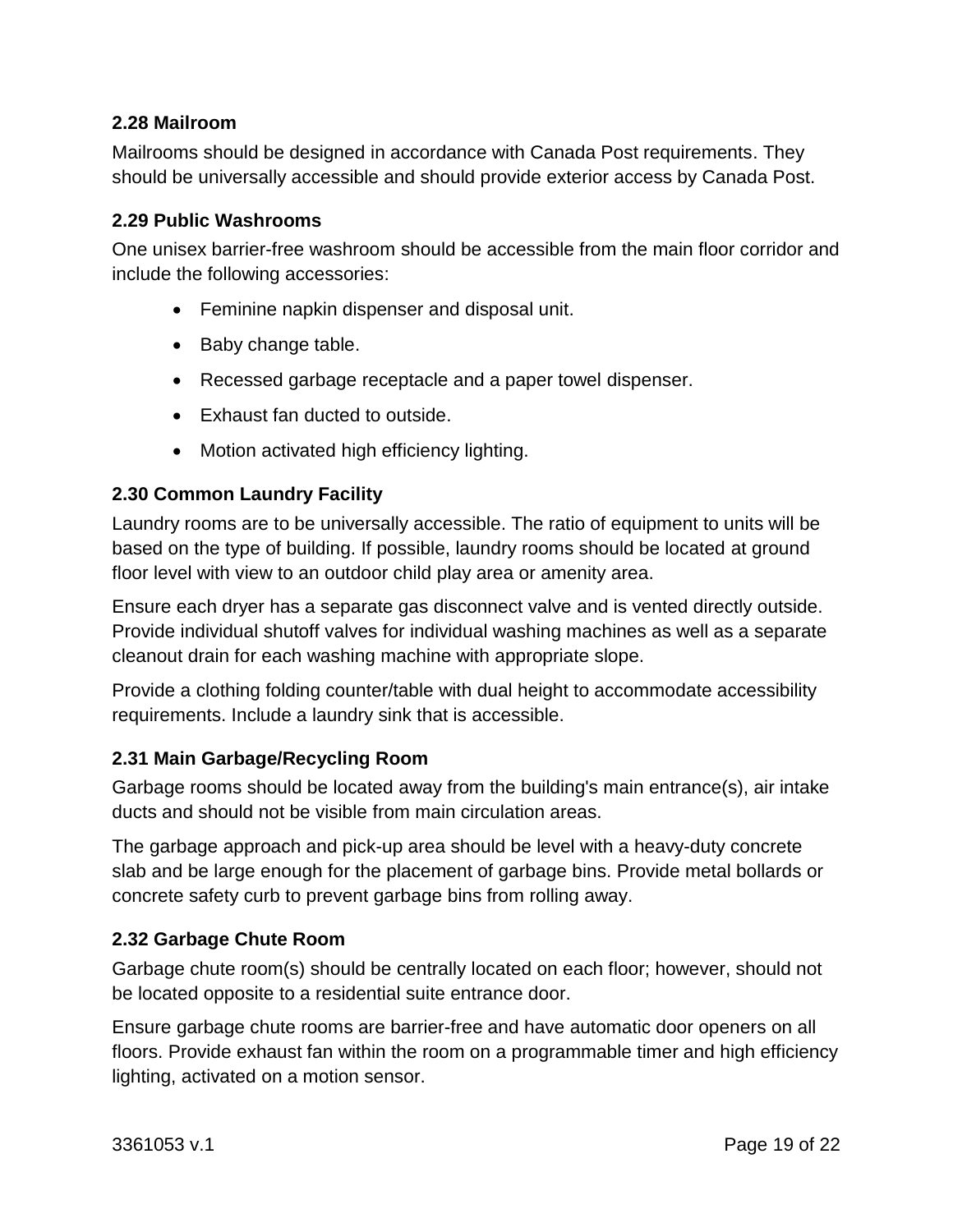A dual-sorter chute should be provided in each garbage room for recycling and garbage.

# <span id="page-19-0"></span>**2.33 Housekeeping Closet**

Housekeeping closets should be located on both the main floor and top floor, and on at least one other floor in the middle. Closets should be at least 2.3  $m^2$  (25 ft<sup>2</sup>) in area and should include the following:

- Eye wash station.
- Exhaust fan and high efficiency lighting.
- Slop sink with hot and cold water.
- Ceramic floor tiles.
- Floor drain.
- Cement board or equivalent water resistance board material instead of drywall.
- Built-in shelves for storage.

#### <span id="page-19-1"></span>**2.34 Storage Room**

If required, storage rooms should be secure, heated and ventilated and should be located in the basement or on the ground floor and be at least 23  $m^2$  (250 ft<sup>2</sup>) in area.

#### <span id="page-19-2"></span>**2.37 Standard Unit Sizes**

The average and minimum unit sizes listed below should be considered as minimum requirements. The average applies to all units of the same size in a project.

| <b>Unit Type</b> | 1-Bed                 | 2-Bed                 | 3-Bed        | 4-Bed                 | 5-Bed                 |
|------------------|-----------------------|-----------------------|--------------|-----------------------|-----------------------|
| <b>AVERAGE</b>   | 592 ft <sup>2</sup>   | $725$ ft <sup>2</sup> | 1,000 $ft^2$ | 1,175 ft <sup>2</sup> | 1,300 $ft^2$          |
|                  | 55.0 $m2$             | $67.4 \text{ m}^2$    | 92.9 $m2$    | 109.2 $m2$            | 120.8 $m2$            |
| <b>MINIMUM</b>   | $525$ ft <sup>2</sup> | 650 ft <sup>2</sup>   | 900 $ft^2$   | 1,100 ft <sup>2</sup> | 1,200 ft <sup>2</sup> |
|                  | 48.7 $m^2$            | 60.4 $m^2$            | 83.6 $m^2$   | 102.2 $m2$            | 111.5 $m2$            |

#### <span id="page-19-3"></span>**2.38 Unit Requirements**

Residential units should not be located next to service areas such as mechanical, electrical and laundry rooms. All units should be designed for maximum use efficiency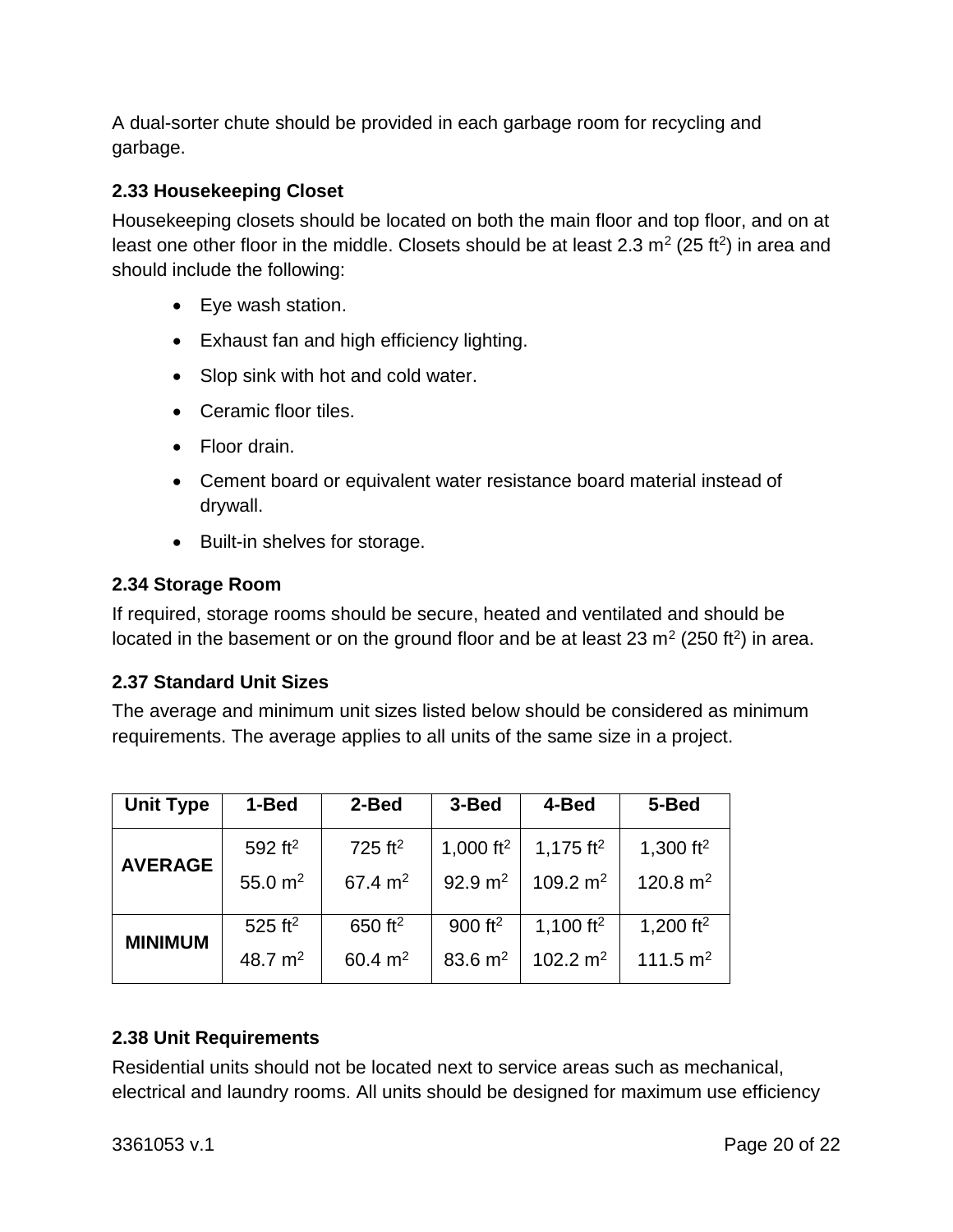with well-defined areas (e.g., individual rooms) and with allowance for sufficient wheelchair turning radius in each room.

Units should be designed to provide a generous amount of exterior/natural light to make units bright and inviting. However, windows should avoid direct sightlines from immediate units and adjacent buildings. Common durable window coverings should be provided.

Wiring for cable/internet and telephone lines should be provided to each unit from demarcation point. Provide all rough-ins for cable TV including outlets, cover plates, conduits, and pull boxes for the living/dining room and master bedroom.

Living room and dining areas should be designed to accommodate the placement of various furniture types and arrangements.

Bedrooms should be a minimum 9.3m2 (100 sq.ft.) and designed to accommodate bedroom furniture adequately. Make provisions for a closet with a shelf and rod.

Kitchens should be located with direct access from the foyer. Upper cabinets should be installed to underside of bulkhead(s). Stoves should not be located adjacent to doorways or in corners. Provide minimum 350 mm (1.2 ft.) wide counter space between stove and adjacent wall or appliance. Kitchen faucets should have lever handles as opposed to knobs.

Bathrooms should be accessible from the hallway but avoid direct access (and view) from the main living areas. Bathrooms should allow for two-person occupancy simultaneously. Ensuite bathrooms are not permitted. Second bathrooms in larger units should be three-piece (shower, toilet, and sink). The main bathroom should have backboards for future grab-bar installation. Provide cement board on walls at bathtub and vanity area and ensure that ceiling above bathtub has cement board. Use mold resistant silicone caulking throughout. Each bathroom shall have an exhaust fan connected to the exterior with exhaust rate of 100 cfm. Ensure the light switch is interconnected with the exhaust fan to prevent mold. Exhaust fans must be activated by motion and humidity.

Units should have a universally accessible storage closet large enough to store a stroller or scooter located within the front entry of the unit. The room should have impact-resistant drywall and electrical outlets to allow for scooter charging.